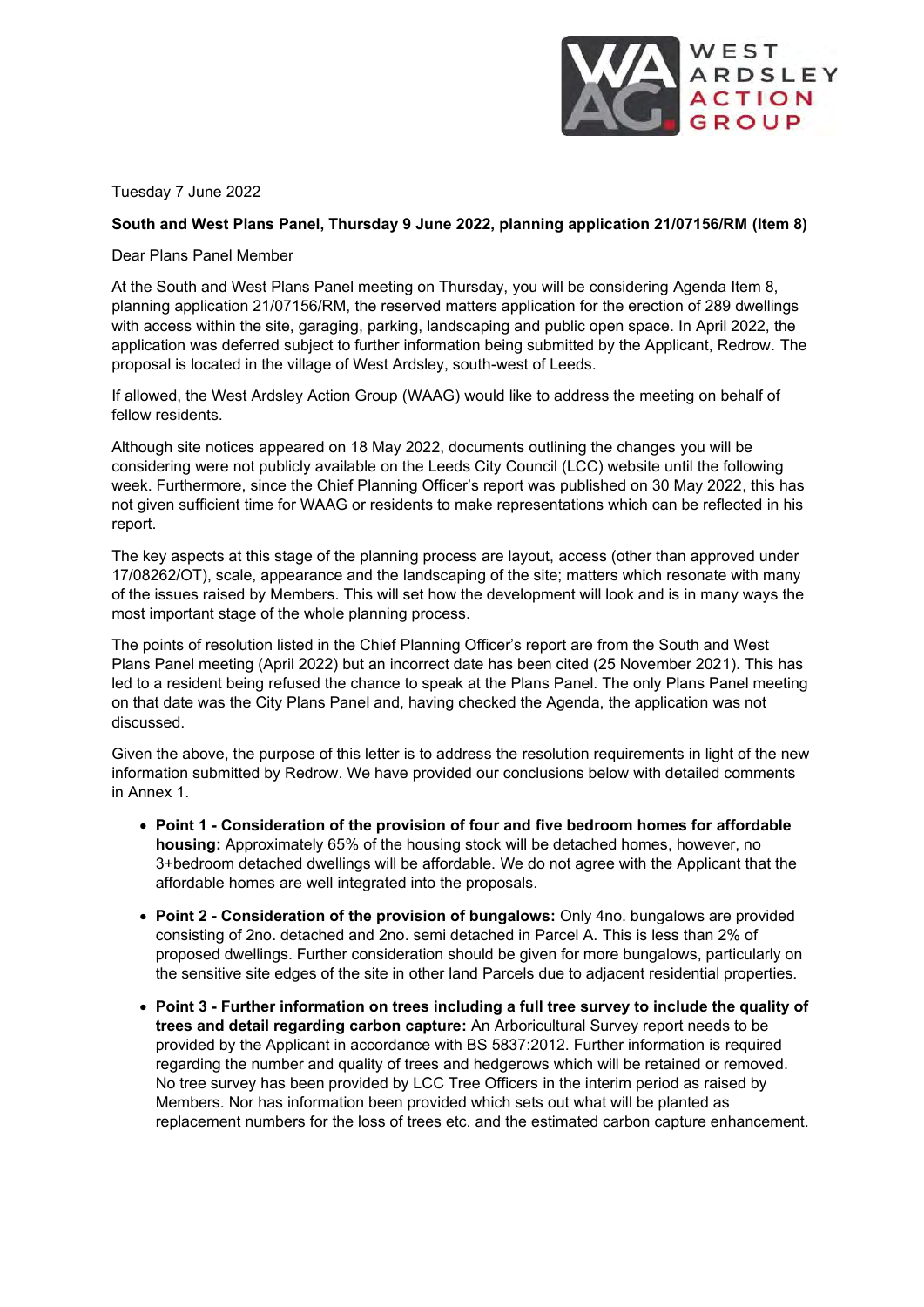- **Point 4 - Further information on compliance with street design guidance:** No information has been provided by the Applicant as to how the design conforms with the Street Design Guide Supplementary Planning Document (SPD) (August 2009). Nor have the LCC Design or Highways teams provided any new feedback on the proposals in light of the requests from the Panel. WAAG is convinced that Redrow's proposals do conflict with the Street Design Guide.
- **Point 5 - More detail on placemaking:** The information provided by the Applicant does not convey the essential local distinctiveness of the site and wider area. A key part of good placemaking entails involving the local community.
- **Point 6 - More clarity on cycle segregation and the footpath network:** There is a lack of connectivity between individual land Parcels and the surrounding area which limits sustainable travel options. Improvements to public footpaths are minimal and no cycle routes have been provided.
- **Point 7 - Invitation of a policy officer to discuss Policy H4 and the housing mix:** The Applicant must provide evidence of an up to date analysis of local needs as required by condition 7 of the outline consent (17/08262/OT) and policy H4. Evidence has not been presented despite the Chief Planning Officer's assertion to the contrary. This reserved matters application is invalid if it does not accord with condition 7.
- **Point 8 - Further consultation with Ward Councillors:** We suggest that a Community Forum with Redrow, Local Councillors and residents should be formed as part of a design review to help solve the issues with the development which clearly exist.

We accept the principle of development which reflects the need for new homes – but we wish to ensure that the best design possible is secured which considers local needs and sustainable development. The information provided by the Applicant both prior to the Plans Panel (April 2022) and since is inadequate. There is still work to do and Redrow as a national house builder can do better. We ask only that they adhere to their own Redrow 8 Principles and involve local people. We wish to stress the lack of public consultation to date; rather than include residents, they have been absent which is reflected in the design. Residents have received no development update and the last leaflet was received in 2021. There is no bespoke website nor have we had any public consultation events in village halls. Yet this has occurred elsewhere in England at the same time this application has taken place. The site is strategically significant given its size and is one of Redrow's 'super six' sites in Yorkshire.

We have been surprised at the decision to return the application to this Plans Panel rather than at a later date which would have allowed notable revisions to be made and additional information to be submitted. The result is that there are many issues still to be clarified and key missing documents. This includes a Statement of Community Involvement, Planning Statement and Housing Needs Assessment (which takes account of the needs of the locality at the time of development). In terms of the latter, we have raised serious concerns about the Housing Mix Assessment (Johnson Mowatt, February 2022) submitted by the Applicant in terms of its approach and contents in the WAAG objection (March 2022) and also through emails to the Chief Planning Officer requesting the source of local needs. Our concerns have not been reflected in either of the Chief Planning Officer's reports to the Plans Panel. We maintain that there are legitimate issues regarding whether the application can be registered and have addressed this in more detail under Point 7 (Annex 1).

In 2019, Leeds City Council declared a Climate Change Emergency. The Council aims to provide high quality parks and green spaces in all local communities, for neighbourhoods where walking and cycling are the choice rather than cars and to plant hundreds of hectares of new trees to support the White Rose Forest initiative and the UK Government's commitments. Future generations - including existing and new residents will not thank us for failing to do the maximum now rather than leaving to them to rectify our mistakes. Addressing climate change is one of the core land use planning principles of national policy. How is this demonstrated by the proposals for the new occupiers of Plot 1 in Parcel D and their neighbours along Haigh Moor Road and Rosedale Drive as an example? Can it be better reflected in the design of scale, layout, landscaping and appearance which is what your decision is based on? We believe it can.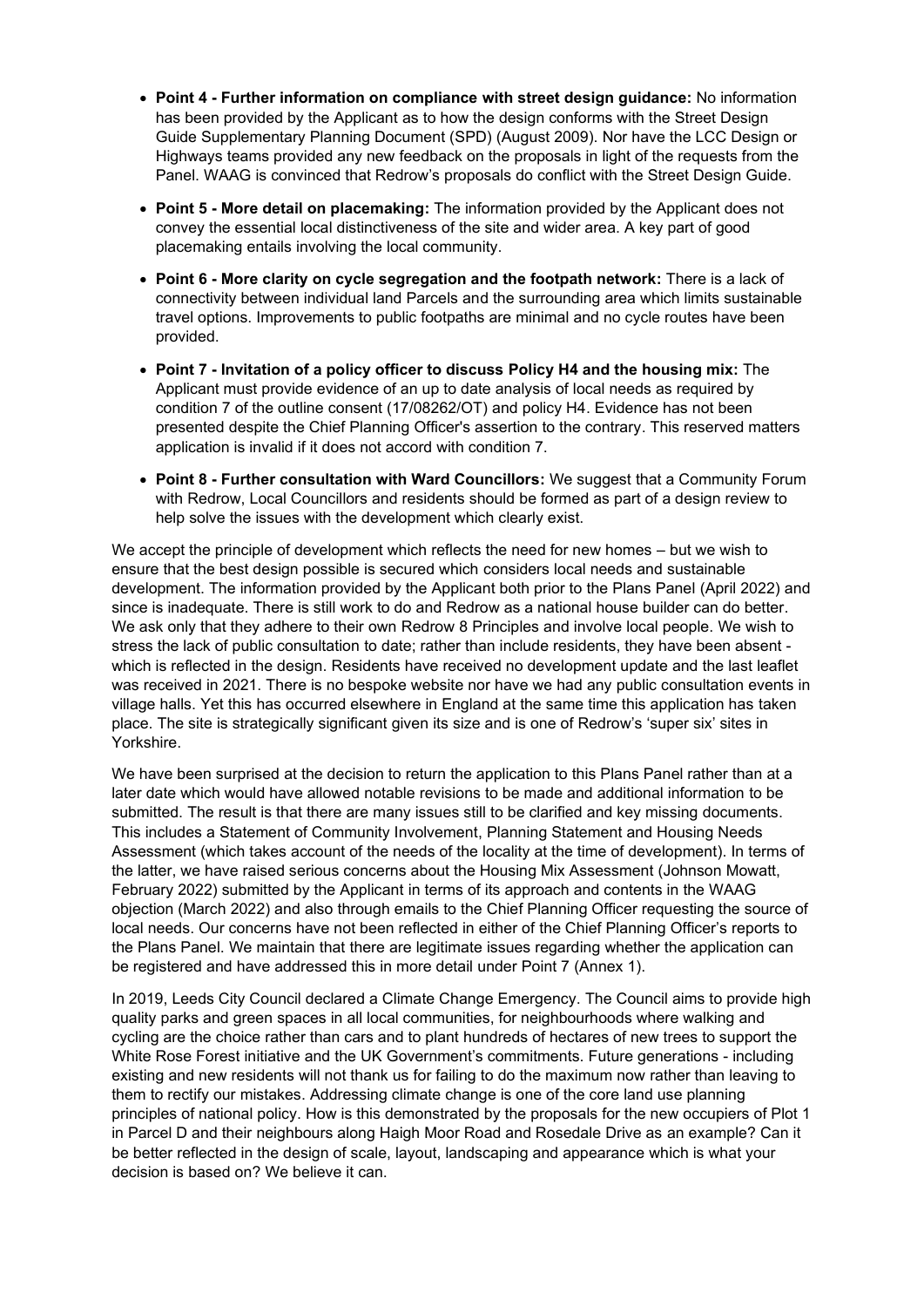You can make the most difference at key points in the planning process such as this. Redrow's design clearly does not comply with important planning policies at a national and local level, nor with Supplementary Planning Documents or design guidance. A design which looks back to a previous decade rather than forward.

**The new information provided by the Applicant does not meet any of the Panel's eight resolution requirements.** We therefore request that you defer until the required information, clarity and details have been received. A matter of a few months delay to allow proper consultation to take place through a Community Forum would result in benefits for future generations – including new residents who would make the village their home.

Yours sincerely,

### **Mr Peter Cowling (Chairman)**

cc. Mr Mark Jackson, Leeds City Council, Chief Planning Officer (via email) South and West Plans Panel Members (via email) Mr David Faraday, Redrow (via email)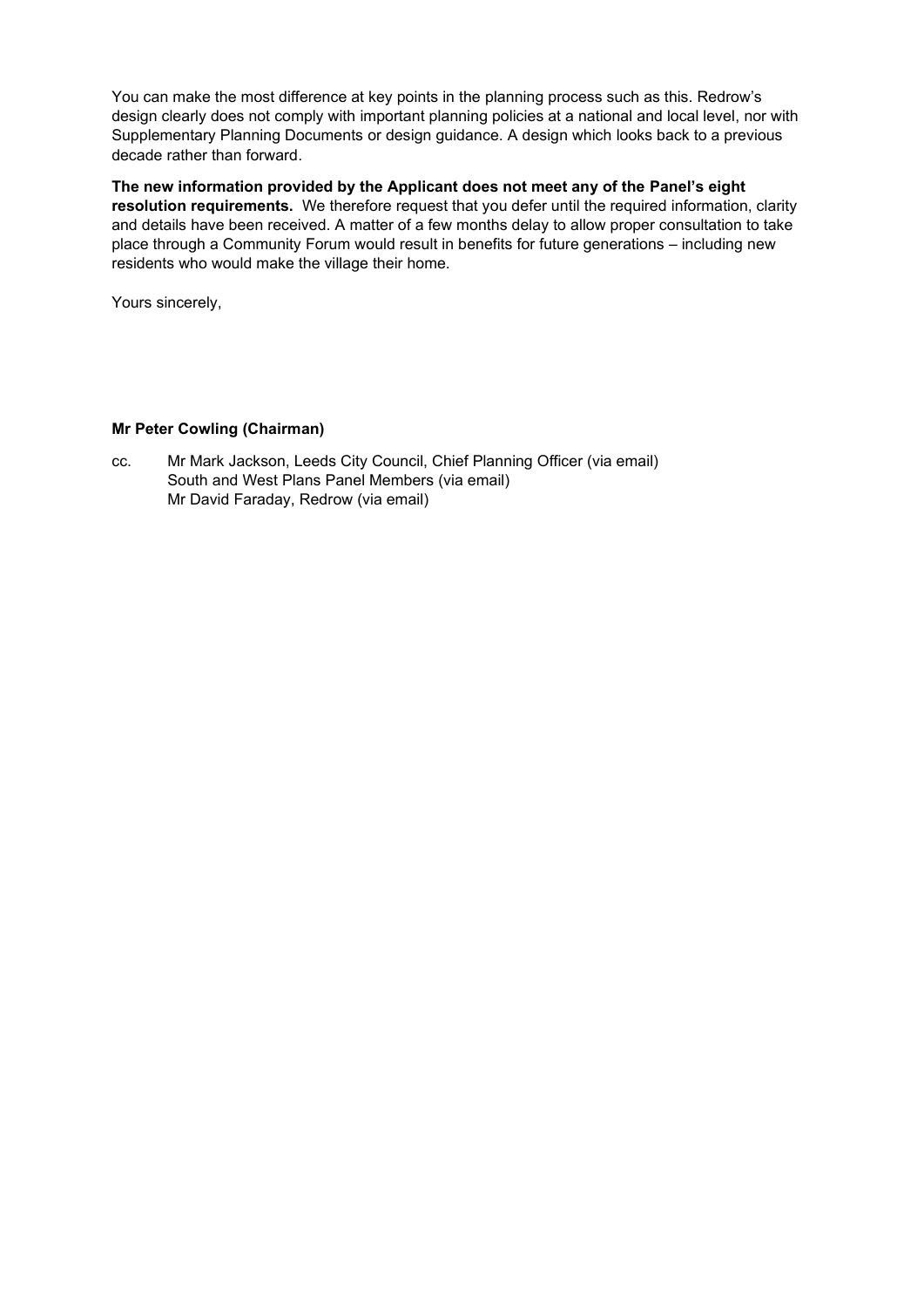

# **Annex 1: Points of Resolution 1 to 8**

# **Point 1 - Consideration of the provision of four and five bedroom homes for affordable housing**

Members questioned whether affordable 4+bedroom homes could be provided as part of the Haigh Wood development.

The application involves up to 289 dwellings. Based upon the Applicant's Revised Accommodation Schedule (Dwg Ref: LWA-16-02-01F Master Mix), of the total number,120 dwellings are 4+bedroom homes which equates to c.42% and is slightly higher than before.

No affordable 4+bedroom homes will be provided by the Applicant following their review.

Approximately 65% of the housing stock will be detached homes, however, no 3+bedroom detached dwellings will be affordable. Instead, it will consist mainly of 1 Bedroom Apartments, 2 Bedroom Terraced and 3 Bedroom Terraced. With regards to Policy H5 Affordable Housing Core Strategy (Adopted 2014 and Selective Review 2019), the site is in Zone 2 and offers the minimum affordable homes required. However, this is not a pro-rata mix in terms of sizes and house types of the total housing provision. The Housing Mix Assessment (February 2022) states that *'… need takes a precedent over aspirations when considering affordable housing provision'* (paragraphs 2.21 to 2.23).

We do not have access to the comments by the Plans Policy section of the Planning Department nor current affordable housing waiting lists for the area.

The Proposed Affordable Housing Plan (Drawing No. LWA-16-02-05, Rev B dated 28/04/22) does not show any change to the location of affordable homes. Generally, they are situated on the edge of Parcel boundaries and in terms of the number of dwellings per Parcel, are mainly in Parcels B and C which are the smallest, the furthest away from any key areas of green space and not connected by any public footpaths. We do not agree that they are suitably integrated throughout the site as stated in the Housing Mix Assessment (February 2022).

**The new information provided by the Applicant does not meet the resolution requirement. WAAG requests that the affordable homes should be better integrated into the design. We also ask the Applicant to review whether any 3 bedroom detached homes could be made affordable.**

### **Point 2 - Consideration of the provision of bungalows**

The Chief Planning Officer's report (May 2022) states that providing 4no. 2 bedroomed bungalows is in line with the Housing Mix Assessment (February 2022) and the issues highlighted by Members. Accordingly, it is compliant with Policy H4 Housing Mix of the Core Strategy (Adopted 2014 and Selective Review 2019).

We welcome that the revised housing mix includes bungalows which will be located in Parcel A (Plots 170 to 173) to reflect the sensitivity of the site boundary and nearby residential development at Upper Green Avenue. These are preferable to the 2 storey houses originally intended. However, new information provided by the Applicant is not clear about the appearance and scale of the bungalows. The West Ardsley Placemaking sheet refers to the bungalows and Parcel A's sensitive edge and shows an image of a bungalow and a large garage. Yet the layout seems to show 2no. detached bungalows with garages of different sizes and 2no. semi-detached bungalows with on street parking.

We are disappointed with the small number of proposed bungalows, particularly given the complexity of the site and that it has a number of sensitive boundaries for example near Woollin Avenue. At outline stage, parameter plans drew attention to this fact.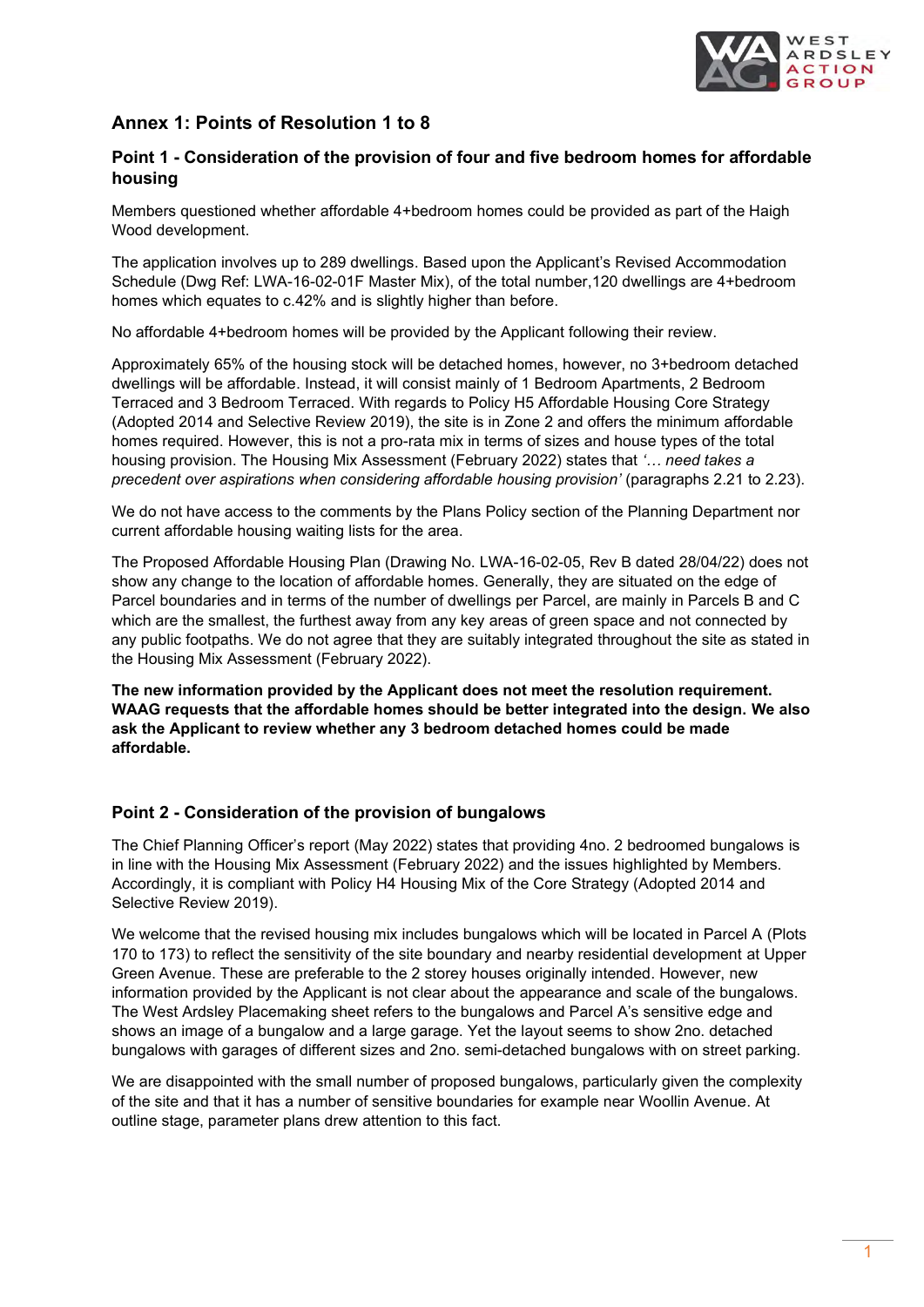

The aforementioned Housing Mix Assessment (February 2022) refers to the Strategic Housing Market Assessment (SHMA) (2017) and bungalows. At the time the SHMA was published, there was a lack of bungalows of different sizes ranging from 1 to 3 bedrooms in this sub-area.

Taking into account the proposed 289 dwellings, only 1.39% will be bungalows.

**The new information provided by the Applicant does not meet the resolution requirement. We request that further consideration is given to sensitive site edges and inclusion of more bungalows than proposed.**

### **Point 3 - Further information on trees including a full tree survey to include the quality of trees and detail regarding carbon capture**

The Applicant has submitted updated Arboricultural Impact Assessment Plans 1 to 4 (Smeeden Foreman) (Rev C, dated 6 May 2022) setting out trees and hedgerows to be retained or removed. We are pleased to learn that one of the three trees referred to by Members will now be retained (T66-C2).

The trees are not at the actual entrance point to the Haigh Wood development permitted as part of the outline consent (17/08262/OT) but are on the primary access route through Parcel A which would normally be looked at more closely at this detailed stage. There have been no options made public regarding different development layouts. The individual tree in question T68-A2 which will be removed is noted for its high quality and has an estimated remaining life expectancy of at least 40 years. It has cultural values, including conservation (BS 5837:2012). It is not possible to identify its species etc. or gain a better understanding based on the supplied information. The Plans refer to an Arboricultural Survey report, however, this is not included with the planning application nor is it available under planning reference 21/09529/COND. The Applicant's cover letter for the discharge of a number of conditions refers to an Arboricultural Survey Report (Rev D).

To be compliant with BS 5837:2012 Trees in relation to design, demolition and construction, a schedule of individual trees, groups and woodland as well as hedgerows should be included in a report. The schedules provide the sequential reference number (recorded on the tree survey plan) and key details about each tree or group such as species, height, canopy, estimated remaining contribution in years (<10, 10+, 20+, 40+) and the category U or A to C grading etc. It is also important to appreciate whether the surveyed trees have arboricultural qualities, landscape qualities or cultural values, including conservation.

The last Arboricultural Survey was undertaken at outline stage (17/08262/OT) in November 2017 (JCA Ltd.) and a direct comparison cannot be made given the different tree survey coding and changes to the proposed layout which have taken place in the interim period.

We do not agree with the view of the Chief Planning Officer that significant details have been submitted by the Applicant regarding the impact of the development.

**The new information provided by the Applicant does not meet the resolution requirement. An Arboricultural Survey report needs to be provided by the Applicant in accordance with BS 5837:2012. Further information is required regarding the number and quality of trees and hedgerows which will be retained or removed. No tree survey has been provided by LCC Tree Officers in the interim period as raised by Members. Nor has information been provided which sets out what will be planted as replacement numbers for the loss of trees etc. and the estimated carbon capture enhancement.**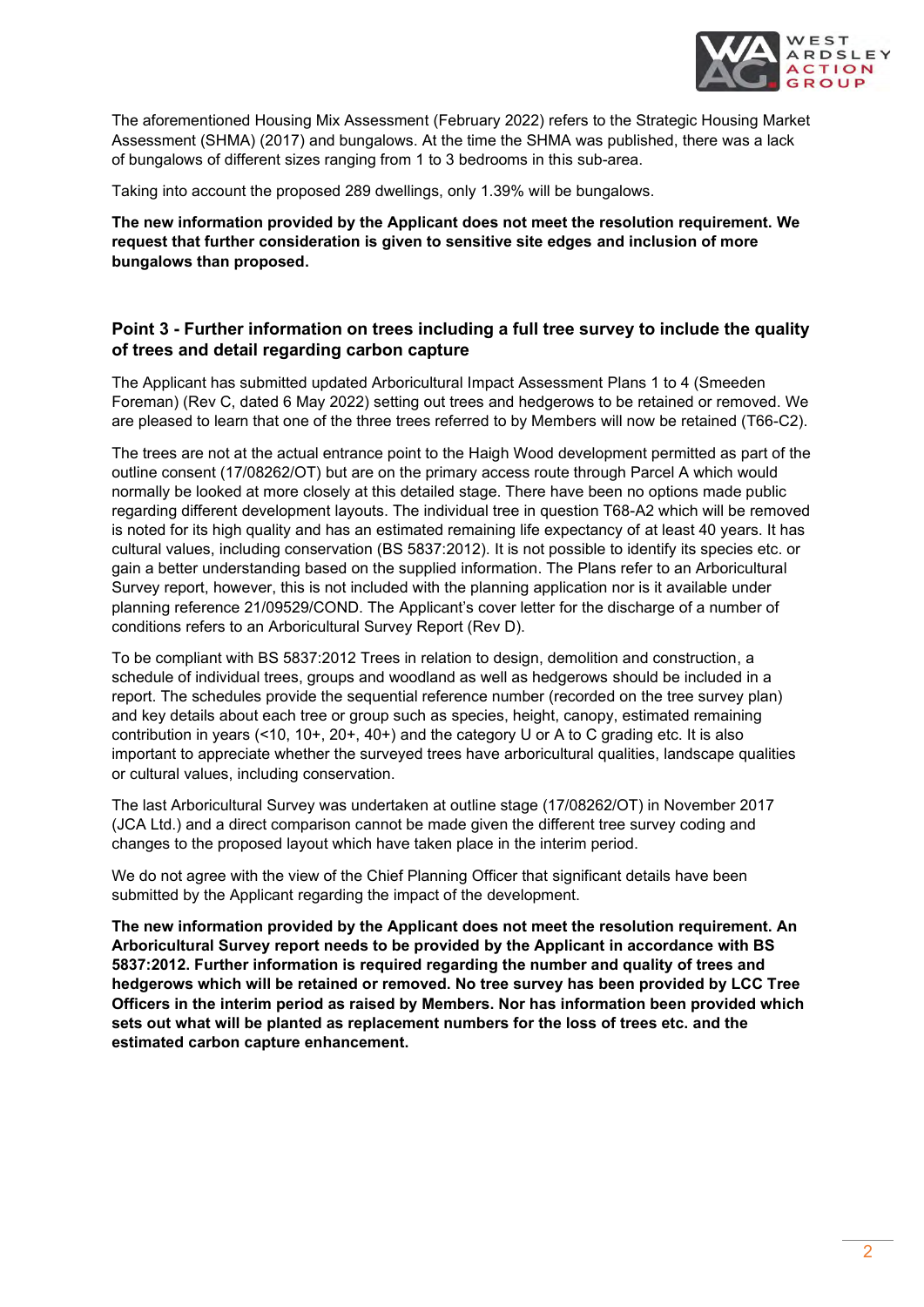

### **Point 4 - Further information on compliance with street design guidance**

Members raised issues regarding design compliance with the adopted Street Design Guide SPD (August 2009). The purpose of the SPD is to promote innovative designs that are appropriate for the context, character and location of a site. Also relevant to this planning application is Neighbourhoods for Living (2015).

As an example, we have reviewed Parcel A and issues with the layout regarding Street Design Guide SPD (August 2009). Figure 1 - Analysis of the Haigh Wood Development to LCC Design Guidance provides an analysis of each Parcel with respect to the guidance mentioned above.

### **Parcel A**

In the adopted Site Allocations Plan (SAP) (July 2019), the site forms part of the larger allocated sites HG2-168 and HG2-169 shown below (extracts taken from SAP Section 3).



SAP allocated site HG2-168 includes the area which now separates Parcels A and B and would have enabled two linked accesses on to Westerton Road. This loop would have reduced the lengths of culde-sacs in the existing Upper Green residential area and for the proposed houses in Parcel A. It would also have allowed vehicles to avoid the severe congestion at the junction of Upper Green Way and Westerton Road due to a nearby primary school. These issues have been raised by WAAG and residents in their objections. Without this connection, Parcel A will have cul-de-sacs more than double the maximum SPD length and will force traffic from the 54 proposed houses to use the Upper Green Way/Westerton Road junction thereby, worsening the severe congestion around the main school entrance. The Chief Planning Officer's report does not explain how Parcel A is compliant with the SPD in light of the excessive length of the cul-de-sacs (paragraph 30). Safety assurances in the same report are not supported by the traffic issues we have set out (paragraph 34).

The Street Design Guide SPD (August 2009) states that in order to create good places it is essential that highways and transportation matters are considered at the same time as other aspects of the design. To date, there is little evidence this has taken place.

It should be noted that despite assertions in the Design & Access Statement (Randal Thorp, August 2021) there is no permitted layout for the proposals under the existing consent (17/08262/OT). Rather it allows access to the site and does not set the internal layout of roads and houses within it. Whether allotted through the SAP or not, it is the Applicant's responsibility to demonstrate how the design is compliant with policy and guidance.

On the subject of the SAP, the Chief Planning Officer's report does not set out the estimated number of houses on the remaining land should these come forward for housing development at a future date as requested by Members.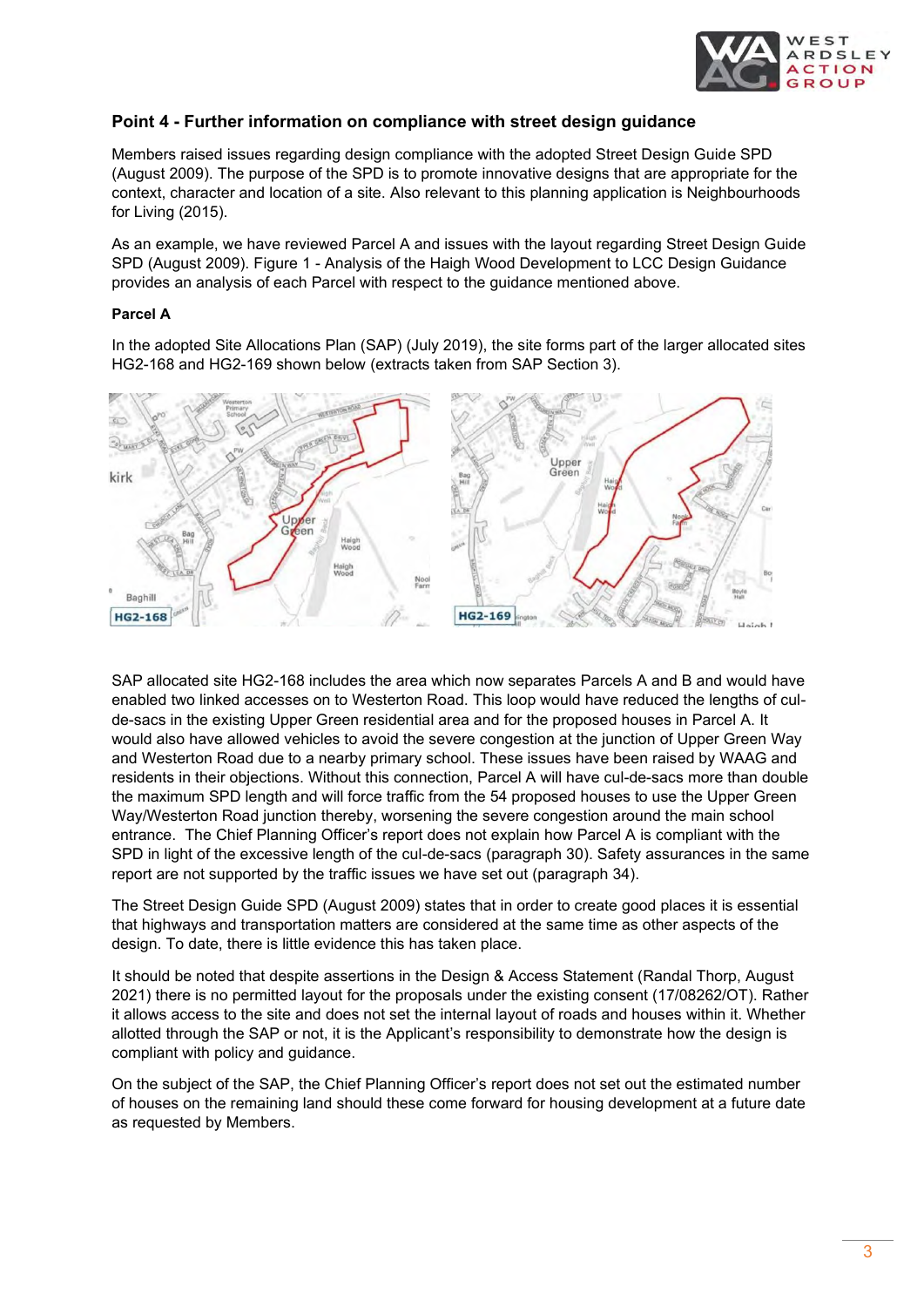

**WAAG is convinced that the proposals do not conform with the** SPD **and no information has been provided by the Applicant to explain how they do. Nor have the LCC Design or Highways teams provided any new feedback on the proposals in light of the requests from the Panel**. **The new information provided by the Applicant does not meet the resolution requirement.**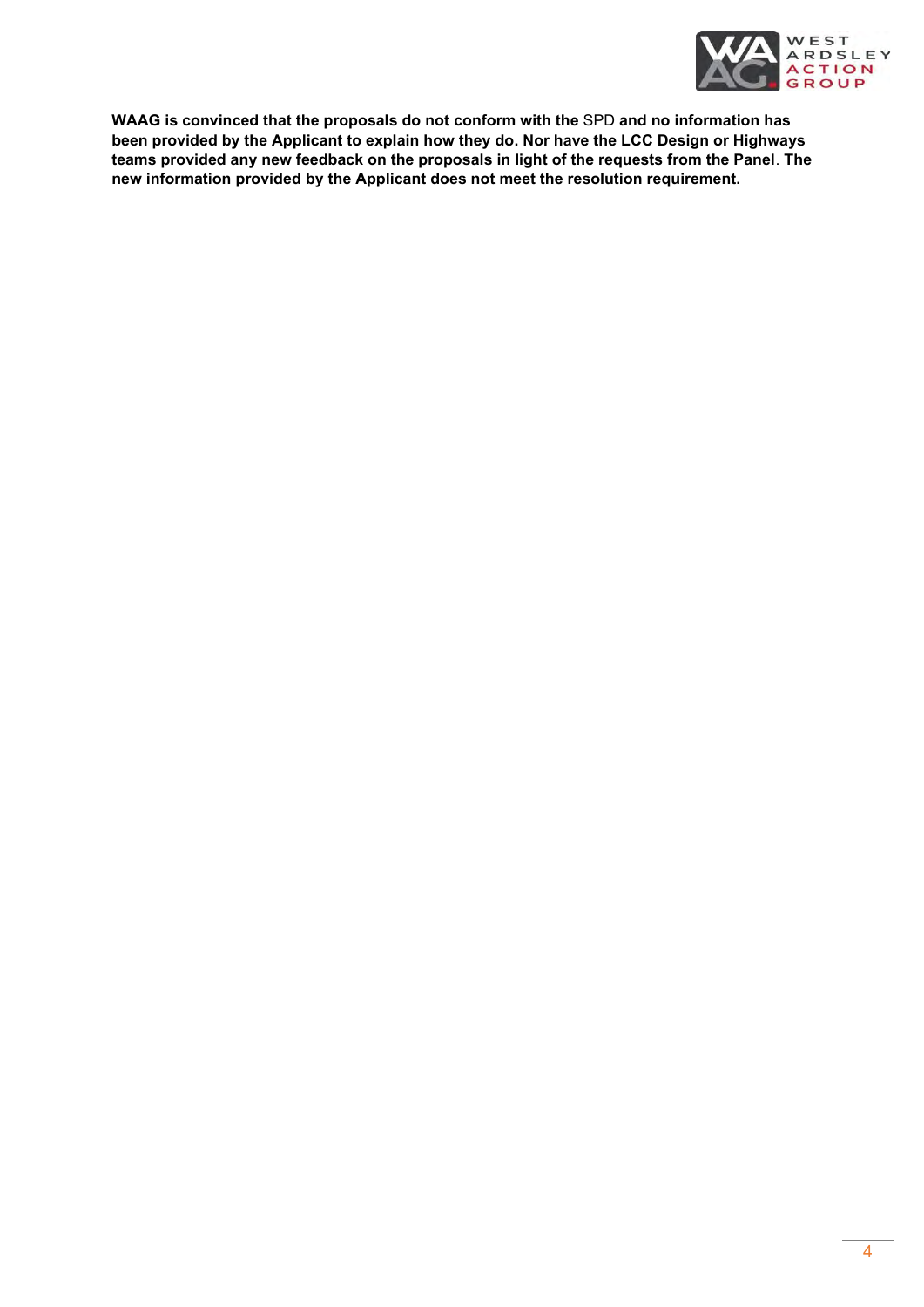### **Figure 1 - Analysis of the Haigh Wood Development to LCC Design Guidance**

#### Parcel A

#### Street Design Guide SPD (2009)

\* Street layout should meet the needs of all users and not allow vehicles to dictate: Access is only gained from Upper Green Avenue and in turn, from the single point of access onto Westerton Road. The number of additional houses using the junction with Westerton Road which is opposite Westerton Primary Academy raises serious traffic concerns. The proposed layout of Parcel A is dominated by a primary road and secondary access

\* Linked streets are encouraged to allow greater connectivity and accessibility by foot, for wheelchair users and by cycle and to avoid layouts purely based on cul-de-sacs: The first houses in Parcel A (plots 165/166) are contrary to the Street Design Guide SPD (2009) and its specified 200m maximum length of a cul-de-sac

#### Neighbourhoods for Living (2015)

\* The site should be related to its neighbourhood: The 4no, bungalows are welcome given the sensitive boundary of the site. Less than 2% of the housing mix will be bungalows

\* Connect new development into existing streets and footpaths: See bullet 1 - Street Design Guide SPD (2009)

\* Use the building form and enclosure to create spaces with a sense of local identity: The focus is the road layout and number of houses. The Parcel includes two small areas of Public Open Space (POS) near Upper Green Close and Upper Green Avenue which are close to pedestrian entry points. Other areas on the southern boundary are not defined

\* Ensure that massing and height of buildings respect what would be overlooked and overshadowed: Proposed houses at the eastern end of Parcel A are in close proximity to Haigh Wood, its buffer zone and adiacent existing housing on Upper Green Way/Drive and Close

#### General Comments - Green Space and Haigh Wood

### Street Design Guide SPD (2009)

The layout should create an environment that is safe for all street users and in which people are encouraged to walk, cycle and use public transport: The improvements to the footpath network primarily relate to the upgrading of existing definitive routes. No footpaths either existing or new are suitable for cyclists. The increased overall length of the footpath network is minimal plus there is a lack of connection for Parcels B and C.

#### Neighbourhoods for Living (2015)

The site should be related to its neighbourhood: The Applicant has not considered existing green space in the Ardsley & Robin Hood/Morley South Wards in terms of deficits and surpluses or quality standards. This is required to be compliant with key Policies G3 and G4 of the Core Strategy (Adopted 2014 and Selective Review 2019)

Parcel D

#### Street Design Guide SPD (2009)

\* Street layout should meet the needs of all users and not allow vehicles to dictate: Layout is dominated by roads and housing blocks. \* The layout should create an environment that is safe for all street users and in which people are encouraged to walk, cycle and use public transport: Lack of connection to regular bus service and access via footpaths to bus stops in the vicinity. No cycle routes through the

\* Linked streets are encouraged to allow greater connectivity and accessibility by foot, for wheelchair users and by cycle and to avoid layouts purely based on cul-de-sacs: Design depends on a network of cul-de-sacs and long primary roads

\* Any particular street type may need to be designed differently adjacent to play areas: The children's play area is located adjacent to the road network

\* Landscape provision should be integral to its conceptual and detailed design and be consistent with the wider development and the surrounding landscape context: Lack of landscape strategy for this large Parcel. Homogeneous repetition of roads and houses

\* Developments set back from the bus route must be linked to it by footpaths that are direct, well surfaced and well lit. See bullet 2.

### Parcel B

n

### Street Design Guide SPD (2009)

\* The design should create quality environments in which to live, work and play: Much of the green space in the northern part of this Parcel is necessary to account for access from Westerton Road (i.e. due to sightlines). A small area of POS consists of an attenuation pond with scattered trees and amenity grassland. The area is not widely overlooked by nearby properties.

#### Neighbourhoods for Living (2015)

\* Access to natural spaces is a major influence on health and wellbeing: There is no direct access for pedestrians to Haigh Wood, the central valley or main children's play area.

Provide adequate outdoor private spaces: Immediately adjacent (east) is an area which is included in the blue line on the approved plan Drawing No. 1706.02 (Rev A) Location Plan (STEN Architecture, Dated 11.08.17) under outline consent 17/08262/OT. Many properties in Parcel B consist of affordable homes without their own private gardens. This area would be ideal to use for as allotments given that there is a broader lack of local facilities and/or a community orchard/woodland.



#### Street Design Guide SPD (2009)

Street layout should meet the needs of all users and not allow vehicles to dictate. The layout of Parcel C is dictated by the access road rather than housing and green space.

#### **Neighbourhoods for Living (2015)**

Access to natural spaces is a major influence on health and wellbeing: A small area of POS (c.0.05Ha). Again is drainage led rather than purpose or activity driven. It consists of an underground attenuation tank and grassland. There is no direct access for pedestrians to Haigh Wood, the central valley or main children's play area

### Parcel D

#### Neighbourhoods for Living (2015)

\* Access to natural spaces is a major influence on health and wellbeing: Consists of two green corridors associated with designated footpaths. Both are divided into two parts by the proposed primary access road. Green corridors are categorised as amenity green space rather than natural green space by LCC. The width of both green corridors is generally c.23m along the footpath routes. They mainly consist of proposed grassland (amenity/wild flower) and individual trees (where space allows).

\* Children and voung people need to have the space and freedom to play, socialise and have fun: Activities in the site are primarily concentrated in the larger green corridor, e.g. existing footpaths and woodland, a proposed community orchard, trim trail and mounds. The main purpose of this green corridor - that of enhancing the footpath route, is in danger of being at odds with other uses. As footpaths will be used by dog walkers and there is no demarcation between amenity grassland and play areas used by children. \* Landscape proposals should be a key aspect of the scheme to integrate buildings and spaces within the wider context: There are few street trees either in Parcel A or D which add to their character and will assist in assimilating the new built form into its surroundings. Both Parcels include notable blocks of housing which generally consist of 4+ bedroom houses.

\* Ensure that massing and height of buildings respect what would be overlooked and overshadowed: Sensitive boundaries with existing residential properties e.g. on Woollin Avenue could incorporate bungalows

\* Ensure scale and massing is designed to complement the context and character of the area: The development is dominated by 4+ bedroom dwellings.

\* Ensure the scale and massing respects the scale of adjacent forms (buildings or open space and views) and the topography: Saved UDP Policy N11 Open Land in Built Up Areas of the Leeds Unitary Development Plan (UDP) (Review 2006) seeks to protect large tracts of open land from development due to their importance for public amenity. There is a lack of an integrated landscape strategy for both sensitive open areas of green space and residential properties.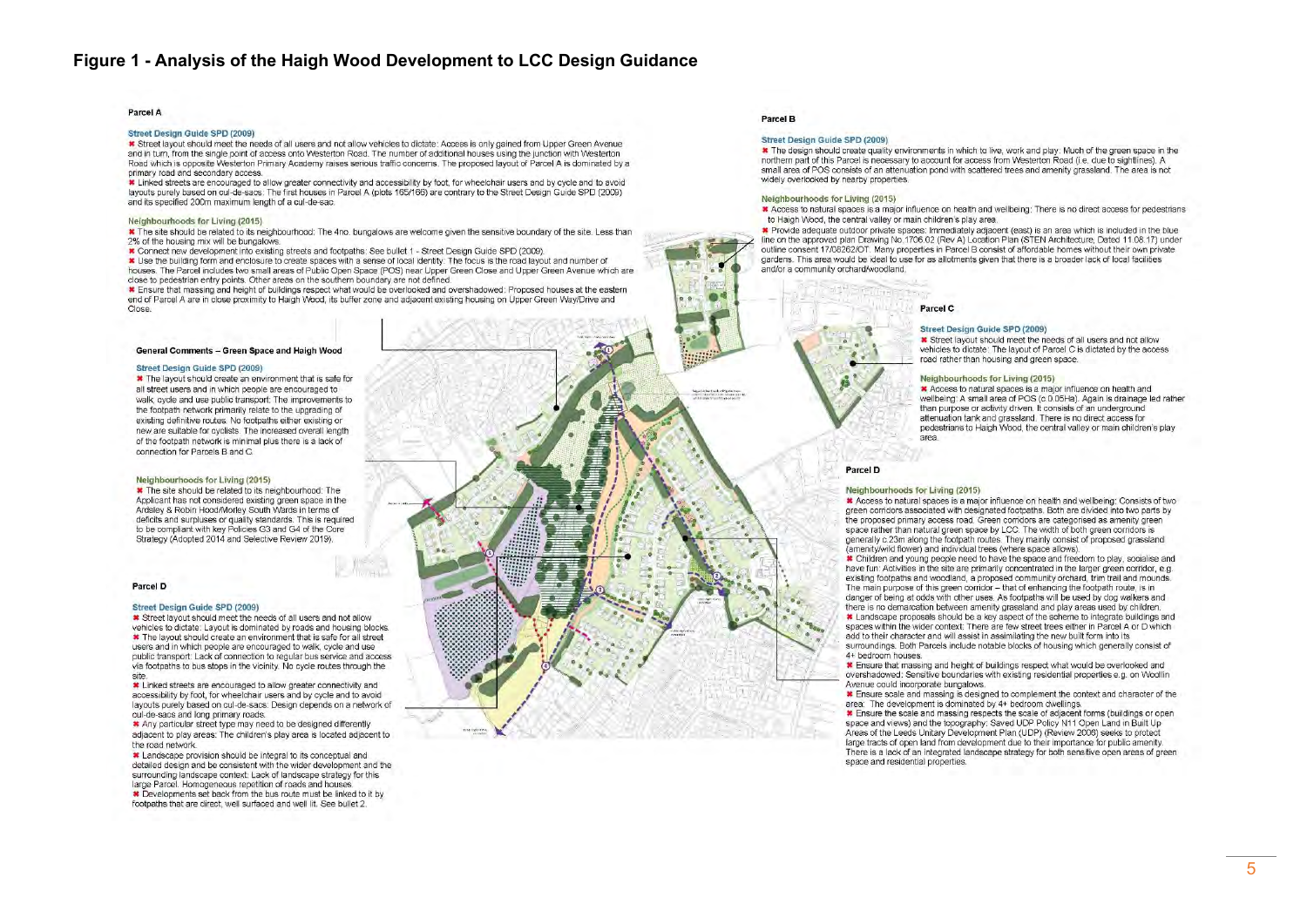

## **Point 5 - More detail on placemaking**

Placemaking is a key part of good design and dependent on the site can encompass historic character, the environment, public footpaths and other aspects of local distinctiveness.

The West Ardsley Placemaking sheet provided by the Applicant includes very little information with regards to the essential aspects of placemaking and how these have evolved. Furthermore, the images provided do not make it clear whether they are showing how the development will look rather than if they are included for illustrative purposes. Residents have not had the opportunity to see photomontage images or cross sections showing changes to views or indicating the mass and arrangement of built form.

Elsewhere in the application, the Design & Access Statement (August 2021) refers to Redrow's placemaking principles but does not set out how they apply to the proposals. Nor does it explain how the National Design Guide (January 2021) and other guidance do either. Whilst the Sustainability Design Principles (February 2022) concentrates on footpaths, providing interpretation boards as well as generic aspects such as the potential to install water butts.

Leeds City Council are currently holding a consultation this month regarding the 20-minute neighbourhood concept as part of placemaking. Features of a 20-minute neighbourhood include diverse and affordable homes, well connected paths, streets and spaces, schools, good green spaces in the right places, local food production, local jobs, community health and wellbeing and a place for all ages.

At a site level important placemaking components can include reducing pollution, SuDs measures, energy efficiency, biodiversity, safe footpath links to surrounding neighbourhoods, community gardens, solar gain as well as tree planting for urban cooling and carbon capture.

Based on the evidence to date, the Applicant has missed multiple opportunities to contribute to placemaking and reinforce local distinctiveness.

Despite the site being so large, it does not contain specific character areas or even apply a different strategy for tree planting along primary and secondary roads.

Taking Parcel D as an example, this will contain the largest amount of houses. The West Ardsley Placemaking sheet refers to a '*Low density character area comprised of primarily larger detached homes facing outwards over the open space. A naturalistic landscape character is proposed, influenced by Haigh Wood*'. The density of the housing looks little different from elsewhere in the site. As we have stated c.42% of new homes will be 4+bedrooms. Reference to the Proposed Boundary Treatment Plan (Rev B, 28/04/22) shows a secondary access road and metal estate railings. The Applicant has looked again at this sensitive edge and instead of amenity grassland there will be a strip of wildflower grassland (c.6m wide) as shown on the Landscape Strategy (Smeeden Foreman, Drawing No.LS01 Rev C: Dated: 06 05 22). The individual trees will be included 'where space allows' according to the Drawing. Yet this western boundary is key and we are left with no notable transitional zone between the open valley areas and built form. Currently, there is an emphasis on views from proposed dwellings rather than landscape proposals which will achieve a gradual transition. This approach is disappointing particularly in light of important Saved Policies from the Leeds Unitary Development Plan (UDP) (Review 2006) which are relevant to the landscape treatment of the sensitive edges of the Haigh Wood development (Saved UDP Policies N11, N24, N25 and LD1) and Supplementary Guidance.

In terms of green space provision, Parcel D is very dependent on two green corridors which not only facilitate the footpaths but concentrate too many activities in one place. At the moment, the emphasis is on the layout of the primary and secondary access roads and built form; there are few street trees throughout the site and a frequency of smaller areas of Public Open Space to be located on the edge of the housing Parcels. It is advisable for green space as part of housing developments to be well located so that it is surrounded and well overlooked by the housing that it serves.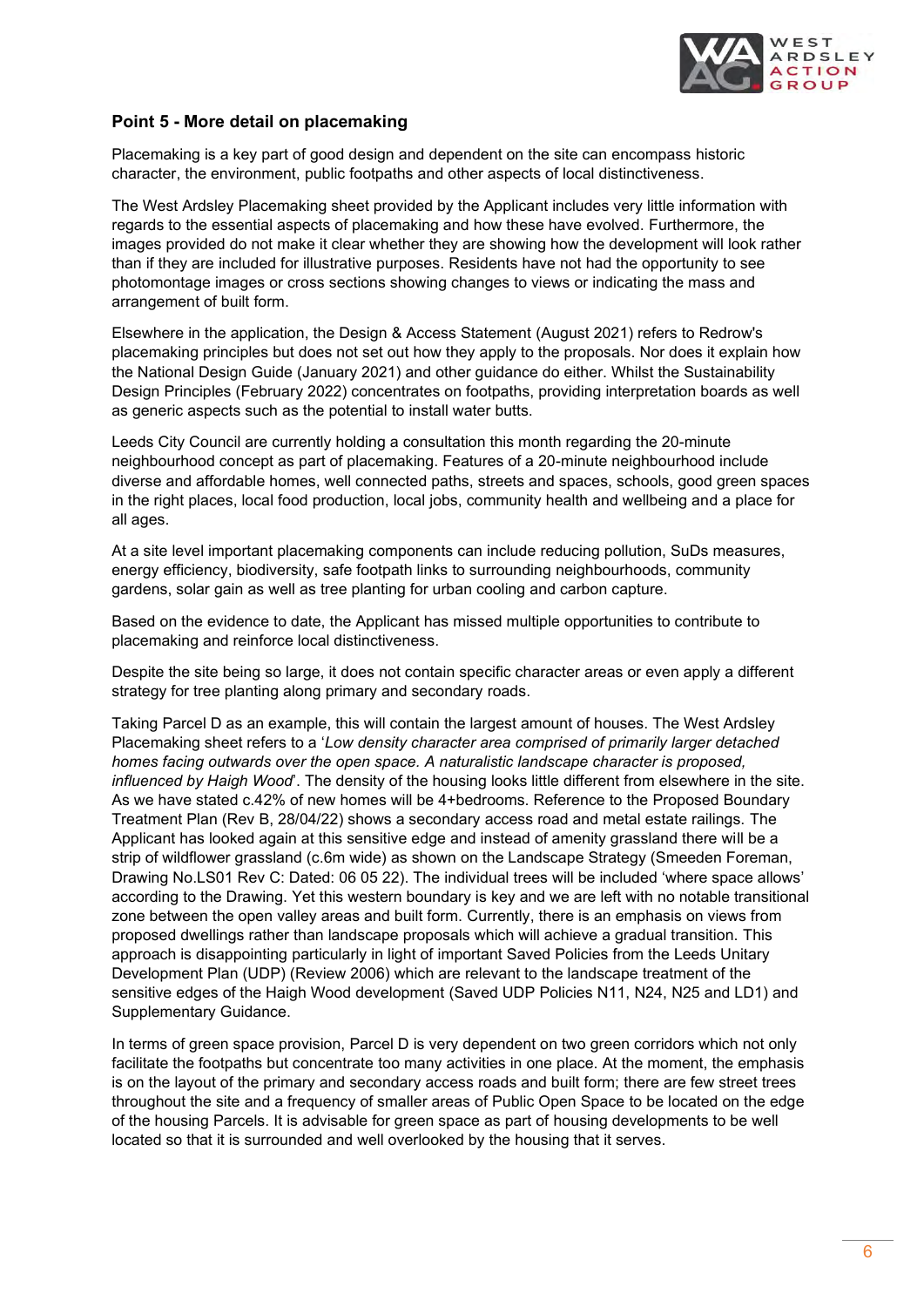

As a sensitive site which encompasses Haigh Wood, which is a Local Wildlife Site and Ancient Woodland, it is essential that a site-wide landscape strategy is designed which can alleviate pressure on this area and enhance biodiversity. This would also help placemaking at the site.

The approach of both the outline and detailed planning applications has been to treat key green space Policies G3 and G4 of the Core Strategy (Adopted 2014 and Selective Review 2019) in an overly simplistic way. Both failed to consider deficits/surpluses and the existing green space in the area in terms of quality and quantity. Instead, they have focused on the amount of green space per dwelling required rather than what exists in the vicinity.

It has been highlighted to Redrow that there is a shortage of allotment places in relevant Wards and given that the proposed apartments in Parcel B will not have their own private gardens. Locating a community garden/allotment to the east of Parcel B would be an ideal solution and help forge community cohesion. Much more could be accomplished here than including a small orchard and foraging in one of the green corridors in Parcel D.

We are pleased that additional information has been provided about renewable energy at the site. In regards to electric charging points, we would also suggest that bus passes for new residents would encourage the use of public transport in the area.

**The information provided by the Applicant does not convey the essential local distinctiveness of the site and wider area. A key part of good placemaking is involving the local community. The new information provided by the Applicant does not meet the resolution requirement.**

### **Point 6 - More clarity on cycle segregation and the footpath network**

The Chief Planning Officer's report addresses matters relevant to Public Rights of Way (PRoW) and cycle routes (paragraphs 37 to 39).

WAAG agrees that there should be no encouragement of cycling within Haigh Wood itself which we have always cautioned against given its ecological sensitivity as a Local Wildlife Site and Ancient Woodland. We welcome that the Landscape Strategy (Rev C) (May 2022) indicates a pedestrian path which will use the current track between Parcel A and Baghill Road. This could also be used by cyclists if this can be facilitated in accordance with design guidance, given that there is a danger of motor cycles or illegal e-scooters also being used.

The Design & Access Statement (August 2021) professes that one of the key potential benefits of the Haigh Wood development is that new pedestrian and cycle links will improve connections through the site and also to surrounding areas. However, the reality is somewhat different. Furthermore, the changes made by the Applicant have not addressed the key faults of the design as it stands both with regards to public footpaths and cycling routes which include the following.

- We do not agree with the Chief Planning Officer's report which states that the improvements to PRoW will 'immeasurably' improve the pedestrian connectivity of the site as a whole (paragraph 37). Currently, there are c.2100m footpaths provided (both definitive and nondefinitive). The increased overall length is minimal plus there is a lack of connection for Parcels B and C. None of the routes, either the existing ones which will be upgraded or new routes are suitable for cyclists.
- One of the key aspects at this stage is how the Applicant solves issues such as links with footpaths and cycle routes as the design progresses. The emphasis on the 20mph speed limit by the Chief Planning Officer is misleading due to the lack of connection between the different land Parcels and with the wider area for cyclists. There is little opportunity to ride around the individual land Parcels apart from Parcel D.
- Footpath routes Morley 81 and 107 will be more fragmented due to the primary road which runs through Parcel D.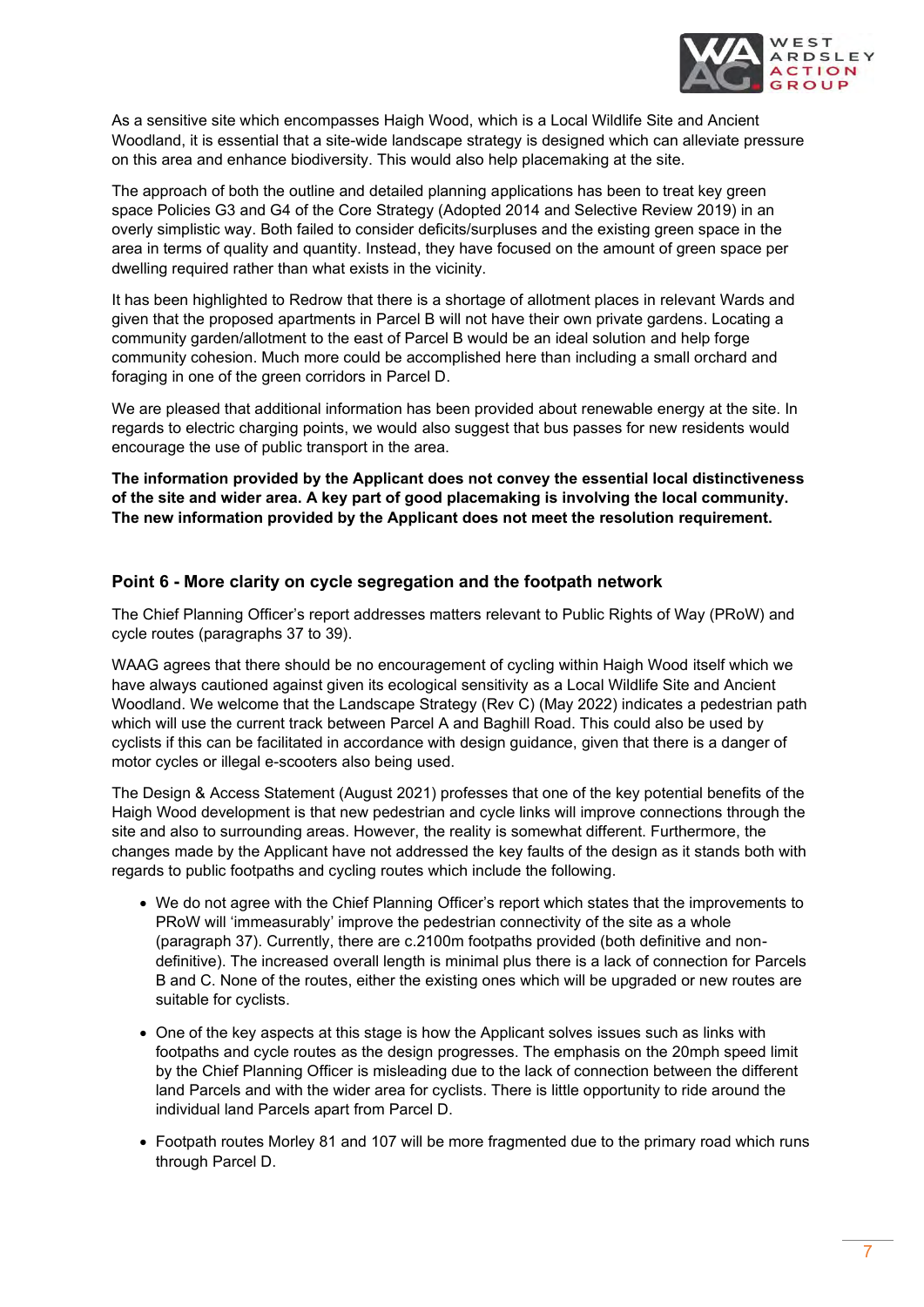

• In terms of sustainable transport and to reduce the number of local journeys depending on cars, it is of paramount importance to make the development more sustainable and present realistic options for alternative travel modes such as walking and cycling.

**The new information provided by the Applicant does not meet the resolution requirement. There is a lack of connectivity between individual land Parcels and the surrounding area which limits sustainable travel options. Improvements to public footpaths are minimal and no cycle routes have been provided.**

# **Point 7 - Invitation of a policy officer to discuss Policy H4 and the housing mix**

We have set out our own concerns below regarding Policy H4 Housing Mix of the Core Strategy (Adopted 2014 and Selective Review 2019).

Condition 7 of outline consent 17/08262/OT (October 2020) states *'The details submitted pursuant to condition 2 above shall demonstrate how the development shall comply with policy H4 of the adopted Core Strategy with regard to achieving an appropriate housing mix'.* The reason given is *'To provide a sustainable form of development that meets the requirements of Policy H4 of the Core Strategy'*.

The Core Strategy notes in relation to Policy H4, housing development and associated growth principles, that it is vital for LCC to ensure that housing growth targets reflect local housing needs now and in the future, in terms of tenure, type and size. Spatial Policy 6 highlights the importance of reinforcing the local distinctiveness of existing neighbourhoods through the design and standard of new homes, whilst having the most positive impacts on green infrastructure and mitigating flood risks.

Policy H4 states that *'developers should submit a Housing Needs Assessment addressing all tenures so that the needs of the locality can be taken into account at the time of development'*. (our **bold** text)

When deciding on an appropriate mix for new housing, Applicants must consider both current and future local needs. The most recent version of the Strategic Housing Market Assessment (SHMA) was published by LCC in 2017 and is now approximately five years old.

As set out in the WAAG objection (March 2022), in the absence of the required assessment which addresses local needs, we maintain that this application is invalid. As stated previously, we are disappointed that our concerns have not been reflected in the Chief Planning Officer's reports. A WAAG member has contacted the Chief Planning Officer by email to ascertain where local needs are accounted for. No response has been received from the Chief Planning Officer, other than to confirm what he has subsequently included in his report, that he is satisfied with the information submitted by the Applicant.

We have provided a review of the evidence cited by the Housing Mix Assessment (February 2022) in the WAAG objection (March 2022). The former also criticises the lack of an updated SHMA (paragraph 2.6). The only up to date information about this locality which has been provided is an analysis of existing provision and not of current need. This has been repeatedly ignored by the Chief Planning Officer.

During the last decade, LCC has had increasing concerns about the approach by developers to Policy H4 which has led to a propensity for 4+bedroom houses particularly, in outer areas. This can have a serious effect on the design of individual sites when considering scale and mass of new built form – which is the case here. Currently, of the 289 dwellings proposed, approximately 42% are 4+bedroom houses (120 dwellings).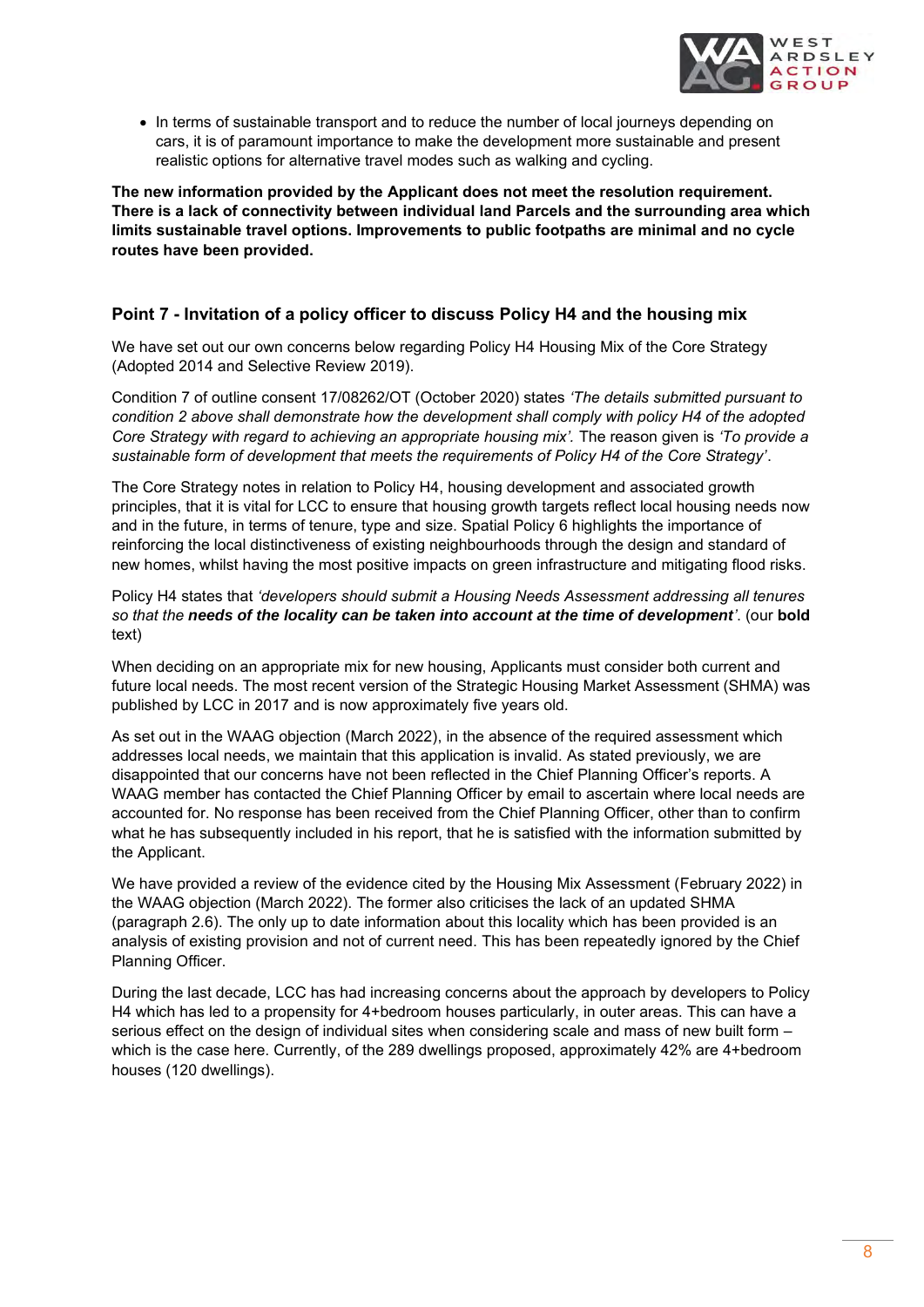![](_page_11_Picture_0.jpeg)

At the time, when considering the site under outline consent 17/08262/OT, the Chief Planning Officer's Report (21 May 2020) refers to a density of approximately 23 dwellings per hectare rather than 30 dwellings being appropriate for the site. This was due to the surrounding residential properties and compliance with the Core Strategy as it reflects the wider rural area. However, the Design & Access Statement (August 2021) refers to a layout based on approximately 30 dwellings (net of built infrastructure and green space) rather than the lower 23 dwellings per hectare. It is not clear what has altered since the Chief Planning Officer's Report which makes this higher density now acceptable.

Paragraph 92 of the most recent Chief Planning Officer's Report now states that the density of development (net development only) is 34.6 dwellings per hectare which is actually higher than the guidance of Policy H3 Density of Residential Development in the Core Strategy. Given the absence of any Planning Statement it is not possible to understand how and why it complies with local context and character as asserted by the Chief Planning Officer. Policy H3 and (iv) Smaller Settlements states that 30 dwellings per hectare applies *'unless there are overriding reasons concerning townscape, character, design or highway capacity'*.

Two recent reports to LCC committees by the Chief Planning Officer and Head of Governance and Scrutiny Support & Director of City Development draw attention to problems with housing mix and Policy H4, in particular, the issue of 4+bedroom houses and the SHMA. Further details can be found in the WAAG objection (March 2022). There is clearly an acceptance by LCC that there is an unwelcome weighting towards 4+bedroom houses such as in outer areas which applies to the site. The evidence provided in the Housing Mix Assessment (February 2022) does not explain why their divergence from the target mix is justified. Moreover, much of the evidence presented predates the LCC reports to more recent planning committees. Adopting the approach by the Applicant will only add to LCC's own concerns about the housing mix which clearly exist.

A change to the housing mix has occurred before regarding other sites and has been negotiated between LCC and Redrow. At the site, this would provide opportunities for different housing types such as bungalows and an overall scheme that is not dominated by 4+bedroom dwellings. In turn this could have real benefits such as addressing the sensitive site edges including the height of proposed housing and where they overlook adjacent existing properties. It would deliver additional affordable dwellings for new residents as well – currently, no detached 3+bedroom dwellings are affordable. A revised layout would facilitate the better arrangement of proposed green space both for residents and the protection of Haigh Wood. Furthermore, it would lend itself to a smaller scale development which would be more appropriate given its location within a village and satisfy local housing needs.

**The new information provided by the Applicant does not meet the resolution requirement. We request the evidence of an up to date analysis of local needs.**

### **Point 8 - Further consultation with Ward Councillors**

WAAG and a small group of residents met with Redrow at the Hill Top Community Centre on 27 January 2022. At which, Redrow stated that in addition to WAAG, that Local Councillors would be consulted on the proposals.

At the Plans Panel (April 2022), Members raised concerns about the lack of consultation with Local Councillors and requested that proper consultation with them should be held before the application returned to the Plans Panel. Ardsley and Robin Hood together with Morley South are the relevant Wards rather than Morley North as stated in the Chief Planning Officer's report (paragraph 8).

Local Councillors provide a link between the community and LCC. Further to whether they have been notified about LCC receiving additional information from the Applicant, we have much wider concerns that Local Councillors have not been fully consulted during the design process.

National Planning Practice Guidance (NPPG) supports the National Planning Policy Framework (July 2021). Design: process and tools NPPG (October 2019) stresses the importance of community forums in supporting dialogue between project teams and the wider community (paragraph 22).